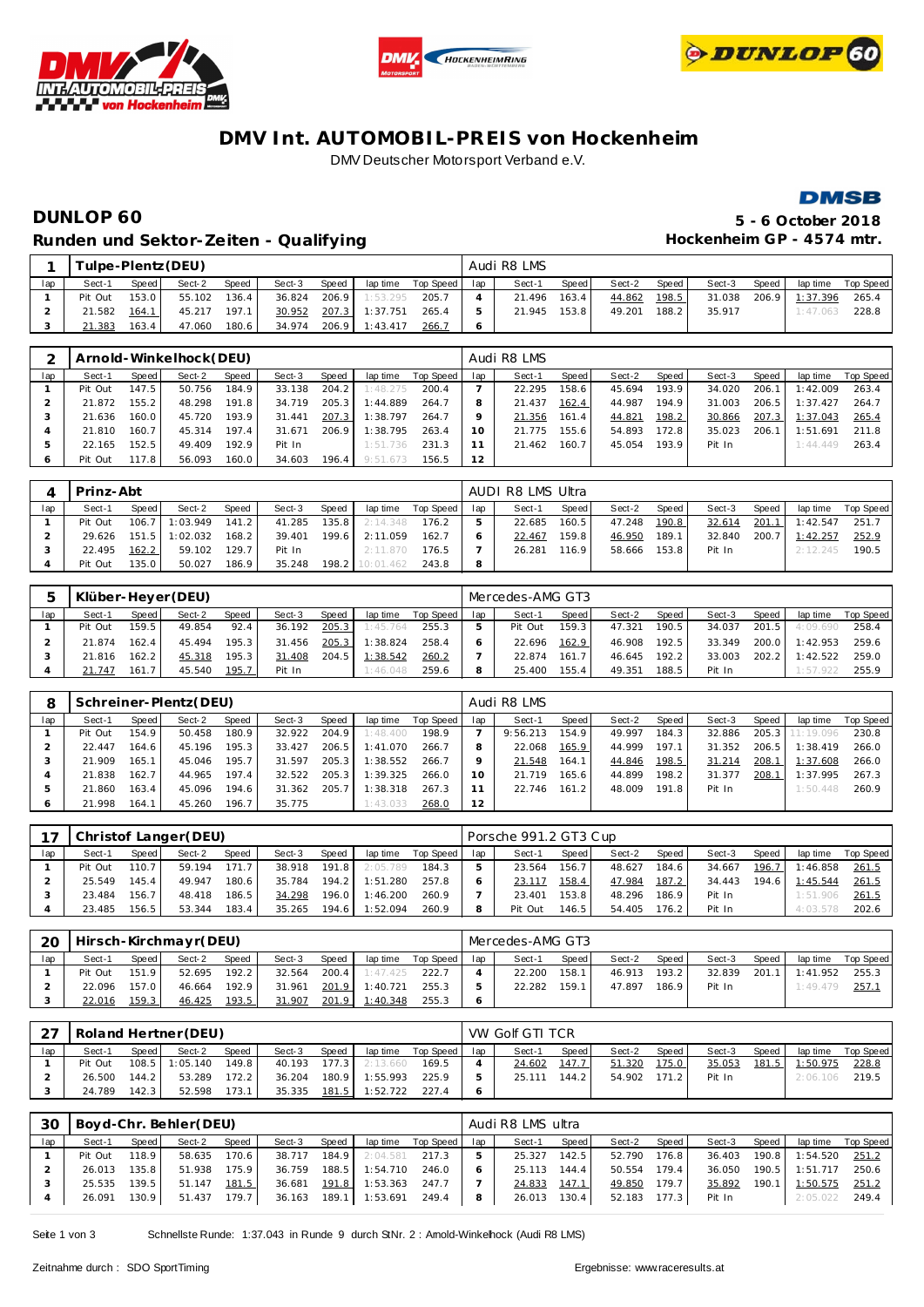





#### **DMV Int. AUTOMOBIL-PREIS von Hockenheim** DMV Deutscher Motorsport Verband e.V.



# **DUNLOP 60 5 - 6 October 2018** Runden und Sektor-Zeiten - Qualifying **Matter and American Control Control Control Control Control Control Control**

| 33            | Ward-Vettel (USA) |       |          |        |        |       |          |           |     | Mercedes-AMG GT3 |                    |        |       |        |       |          |           |
|---------------|-------------------|-------|----------|--------|--------|-------|----------|-----------|-----|------------------|--------------------|--------|-------|--------|-------|----------|-----------|
| lap           | Sect-1            | Speed | Sect-2   | Speed  | Sect-3 | Speed | lap time | Top Speed | lap | Sect-1           | Speed              | Sect-2 | Speed | Sect-3 | Speed | lap time | Top Speed |
|               | Pit Out           | 129.7 | : 05.384 | 106.9  | 45.076 | 202.6 | 2:13.208 | 175.3     |     | Pit Out          | 161.4              | 46.246 | 194.9 | 31.655 | 204.2 | 4:54.848 | 258.4     |
|               | 22.625            | 160.7 | 45.804   | 194.2  | 31.258 | 205.3 | 1:39.687 | 255.9     |     | 21.710           | 160.0              | 45.808 | 196.7 | 31.155 | 205.3 | 1:38.673 | 260.2     |
|               | 21.734            | 162.4 | 47.443   | 176.5  | 37.542 | 201.5 | 1:46.719 | 259.0     |     | 22.002           | 156.7              | 45.995 | 196.0 | Pit In |       | 1:44.468 | 259.0     |
| 4             | 22.021            | 162.2 | 46.026   | 195.3. | 31.219 | 204.2 | 1:39.266 | 256.5     | 10  | Pit Out          | 150.2 <sub>1</sub> | 47.049 | 195.3 | 31.143 | 204.9 | 4:12.226 | 254.7     |
| $\mathcal{D}$ | 21.790            | 162.4 | 46.138   | 194.9  | 31.205 | 204.5 | 1:39.133 | 257.7     | -1  | 21.569           | 161.7              | 45.396 | 195.7 | 30.665 | 206.5 | 1:37.630 | 258.4     |
| $\circ$       | 23.561            | 138.6 | 50.106   | 176.5  | Pit In |       | 1:52.204 | 220.4     | 12  | 21.560           | 161.0              | 45.516 | 195.7 | Pit In |       | 1:43.485 | 258.4     |

| 44  |         | Busch-Busch (DEU)<br>Speed<br>Speed<br>Sect-2<br>Speed  <br>Sect-3<br>140.6<br>177.6<br>49.206<br>203.0<br>32.659 |        |       |              |       |          |                 | Audi R8 LMS |       |        |       |        |       |                       |             |
|-----|---------|-------------------------------------------------------------------------------------------------------------------|--------|-------|--------------|-------|----------|-----------------|-------------|-------|--------|-------|--------|-------|-----------------------|-------------|
| lap | Sect-1  |                                                                                                                   |        |       |              |       | lap time | Top Speed   Iap | Sect-1      | Speed | Sect-2 | Speed | Sect-3 | Speed | lap time              | Top Speed I |
|     | Pit Out |                                                                                                                   |        |       |              |       | 1:44.570 | 253.5           | 21.911      | 159.5 | 45.526 | 193.5 |        |       | 31.602 202.2 1:39.039 | 261.5       |
|     | 21.740  | 159.8                                                                                                             | 45.366 | 191.8 | 31.479       | 203.4 | 1:38.585 | 261.5           | 23.197      | 137.8 | 49.203 | 188.8 | Pit In |       | 1:54.708              | 246.6       |
|     | 21.718  | 159.3                                                                                                             | 45.362 | 192.5 | 31.498 203.0 |       | 1:38.578 | 262.1           |             |       |        |       |        |       |                       |             |

| 53  | Golz-Paul (DEU) |       |        |       |        |        |          |           |     | Lamborghini Huracan Super Trofeo |       |        |         |        |       |          |           |
|-----|-----------------|-------|--------|-------|--------|--------|----------|-----------|-----|----------------------------------|-------|--------|---------|--------|-------|----------|-----------|
| lap | Sect-1          | Speed | Sect-2 | Speed | Sect-3 | Speed. | lap time | Top Speed | lap | Sect-1                           | Speed | Sect-2 | Speed i | Sect-3 | Speed | lap time | Top Speed |
|     | Pit Out         | 1117  | 58.326 | 177.3 | 38.820 | 196.7  | 2:04.837 | 207.3     |     | 22.165                           | 165.4 | 45.488 | 196.4   | 32.247 | 206.9 | 1:39.900 | 268.7     |
|     | 24.831          | 145.2 | 47.831 | 191.2 | 33.589 | 202.6  | 1:46.251 | 264.7     |     | 22.131                           | 165.1 | 45.536 | 193.9   | 32.261 | 206.5 | 1:39.928 | 270.0     |
|     | 22.534          | 164.1 | 45.827 | 194.2 | 32.451 | 206.9  | 1:40.812 | 269.3     |     | 23.739                           | 146.3 | 50.683 | 191.2   | Pit In |       | 1:56.925 | 236.3     |

| .54 | Simon Reicher (AUT) |       |        |        |        |       |          |           |     | Audi R8 LMS |                    |        |       |        |       |           |           |  |  |
|-----|---------------------|-------|--------|--------|--------|-------|----------|-----------|-----|-------------|--------------------|--------|-------|--------|-------|-----------|-----------|--|--|
| lap | Sect-1              | Speed | Sect-2 | Speed  | Sect-3 | Speed | lap time | Top Speed | lap | Sect-1      | Speed              | Sect-2 | Speed | Sect-3 | Speed | lap time  | Top Speed |  |  |
|     | Pit Out             | 145.6 | 49.074 | 183.4  | 32.668 | 201.5 | 1:46.391 | 248.3     |     | 23.484      | 157.9 <sub>1</sub> | 47.723 | 185.2 | Pit In |       | 1:49.730  | 256.5     |  |  |
|     | 22.243              | 156.1 | 46.591 | 192.9  | 32.053 | 202.6 | 1:40.887 | 256.5     |     | Pit Out     | 157.7              | 47.140 | 192.2 | 31.845 | 201.9 | 18:56.161 | 253.5     |  |  |
|     | 21.884              | 157.7 | 46.284 | 192.9  | 31.692 | 203.0 | 1:39.860 | 256.5     |     | 21.824      | 159.1              | 46.505 | 191.5 | 31.629 | 202.2 | 1:39.958  | 256.5     |  |  |
|     | 21.694              | 158.1 | 46.183 | 193.2. | 32.290 | 191.8 | 1:40.167 | 257.1     | 10  | 21.662      | 158.4              | 46.193 | 193.5 | 31.423 | 202.2 | 1:39.278  | 257.1     |  |  |
| ь   | 22.813              | 158.4 | 58.401 | 131.7  | 34.911 | 200.7 | 1:56.125 | 167.4     |     | 21.707      | 159.1              | 45.885 | 191.5 | 31.446 | 203.8 | 1:39.038  | 257.8     |  |  |
|     | 22.124              | 158.1 | 46.443 | 192.9  | 32.047 | 202.6 | 1:40.614 | 256.5     | 2   | 25.474      | 145.2              | 51.526 | 188.5 | Pit In |       | 1:57.047  | 212.2     |  |  |

| 63  | Dupré-Glania (DEU) |       |        |       |        |       |          |           |     | Porsche 991 GT3 Cup |       |        |        |        |       |          |           |  |  |
|-----|--------------------|-------|--------|-------|--------|-------|----------|-----------|-----|---------------------|-------|--------|--------|--------|-------|----------|-----------|--|--|
| lap | Sect-1             | Speed | Sect-2 | Speed | Sect-3 | Speed | lap time | Top Speed | lap | Sect-1              | Speed | Sect-2 | Speed  | Sect-3 | Speed | lap time | Top Speed |  |  |
|     | Pit Out            | 134.5 | 52.893 | 173.6 | 36.718 | 190.1 | 1:55.872 | 246.6     |     | 23.363              | 153.2 | 48.030 | 186.9  | 34.022 | 194.6 | 1:45.415 | 254.7     |  |  |
|     | 24.198             | 153.4 | 48.285 | 185.6 | 33.951 | 194.6 | 1:46.434 | 254.7     |     | 23.822              | 154.9 | 49.333 | 175.01 | Pit In |       | 1:53.360 | 254.7     |  |  |
|     | 23.230             | 154.7 | 48.361 | 185.9 | 33.825 | 195.3 | 1:45.416 | 255.9     |     |                     |       |        |        |        |       |          |           |  |  |

| 66  | Marschlich-Pommer(DEU) |       |        |       |        |       |          |           |                | Audi R8 LMS GT4 |       |        |         |        |       |          |           |  |  |
|-----|------------------------|-------|--------|-------|--------|-------|----------|-----------|----------------|-----------------|-------|--------|---------|--------|-------|----------|-----------|--|--|
| lap | Sect-1                 | Speed | Sect-2 | Speed | Sect-3 | Speed | lap time | Top Speed | lap            | Sect-1          | Speed | Sect-2 | Speed   | Sect-3 | Speed | lap time | Top Speed |  |  |
|     | Pit Out                | 119.1 | 55.715 | 172.8 | 37.949 | 178.5 | 2:00.909 | 211.4     |                | 24.642          | 150.0 | 49.547 | 175.3   | 35.599 | 184.0 | 1:49.788 | 247.7     |  |  |
|     | 25.208                 | 141.9 | 53.478 | 171.4 | 37.836 | 178.2 | 1:56.522 | 203.4     | 10             | 24.225          | 145.7 | 49.565 | 175.9   | Pit In |       | 1:56.972 | 246.0     |  |  |
| ر - | 25.669                 | 141.9 | 52.693 | 172.5 | 37.694 | 181.5 | 1:56.056 | 240.5     |                | Pit Out         | 148.1 | 50.551 | 175.6   | 35.569 | 180.3 | 7:31.864 | 240.0     |  |  |
|     | 25.457                 | 139.0 | 53.313 | 171.2 | 38.411 | 181.8 | 1:57.181 | 243.8     |                | 24.428          | 149.0 | 49.516 | 177.6   | 34.644 | 185.2 | 1:48.588 | 246.0     |  |  |
|     | 26.208                 | 120.7 | 55.213 | 163.4 | Pit In |       | 2:04.751 | 225.9     | 13             | 24.058          | 147.7 | 49.543 | 176.8   | 34.807 | 185.6 | 1:48.408 | 246.6     |  |  |
| 6   | Pit Out                | 136.7 | 51.991 | 176.2 | 36.684 | 183.4 | 7:32.465 | 243.8     | $\overline{4}$ | 23.979          | 141.2 | 49.377 | 175.6 l | 34.897 | 183.7 | 1:48.253 | 245.5     |  |  |
|     | 24.750                 | 144.2 | 50.723 | 174.2 | 35.834 | 181.5 | 1:51.307 | 246.0     | 15             | 24.241          | 143.6 | 49.555 | 177.3   | 34.984 | 184.0 | 1:48.780 | 245.5     |  |  |
| 8   | 24.294                 | 146.3 | 50.032 | 173.6 | 35.861 | 184.0 | 1:50.187 | 247.7     | 16             |                 |       |        |         |        |       |          |           |  |  |

| 75  |         |         | Langer-Noller (DEU) |       |        |        |          |           | Porsche 991 GT3 Cup |        |       |        |         |        |       |          |           |
|-----|---------|---------|---------------------|-------|--------|--------|----------|-----------|---------------------|--------|-------|--------|---------|--------|-------|----------|-----------|
| lap | Sect-1  | Speed I | Sect-2              | Speed | Sect-3 | Speed  | lap time | Top Speed | lap                 | Sect-1 | Speed | Sect-2 | Speed I | Sect-3 | Speed | lap time | Top Speed |
|     | Pit Out | 112.0   | 1:05.482            | 143.0 | 41.559 | 177.91 | 2:17.190 | 169.5     |                     | 24.212 | 153.6 | 49.286 | 184.3   | 34.901 | 192.2 | 1:48.399 | 256.5     |
|     | 26.498  | 136.9   | 52.176              | 177.3 | 36.710 | 188.8  | 1:55.384 | 246.6     |                     | 23.742 | 153.2 | 48.705 | 184.0   | 34.770 | 193.2 | 1:47.217 | 255.3     |
|     | 24.639  | 150.6   | 49.914              | 182.1 | 35.985 | 189.8  | 1:50.538 | 251.7     |                     | 27.315 | 131.  | 58.869 | 152.3   | Pit In |       | 2:16.556 | 177.6     |

| 116 | Hey-Dienst (BGR) |        |        |       |        |       |          |           |     | Mercedes-AMG GT3 |       |        |       |        |       |          |           |  |
|-----|------------------|--------|--------|-------|--------|-------|----------|-----------|-----|------------------|-------|--------|-------|--------|-------|----------|-----------|--|
| lap | Sect-1           | Speed  | Sect-2 | Speed | Sect-3 | Speed | lap time | Top Speed | lap | Sect-1           | Speed | Sect-2 | Speed | Sect-3 | Speed | lap time | Top Speed |  |
|     | Pit Out          | 155.81 | 46.783 | 188.8 | 33.846 | 204.9 | 1:41.385 | 254.1     |     | 21.630           | 161.0 | 45.577 | 196.0 | Pit In |       | : 42.713 | 257.      |  |
|     | 21.589           | 161.7  | 45.540 | 196.7 | 30.734 | 204.9 | 1:37.863 | 255.9     |     |                  |       |        |       |        |       |          |           |  |

|     | 469   Alois Rieder (AUT) |       |        |       |  |  |                       |                                    |                | Porsche 997 GT3 R |       |                           |       |        |  |                                |                   |  |
|-----|--------------------------|-------|--------|-------|--|--|-----------------------|------------------------------------|----------------|-------------------|-------|---------------------------|-------|--------|--|--------------------------------|-------------------|--|
| lap | Sect-1                   | Speed | Sect-2 | Speed |  |  |                       | Sect-3 Speed laptime Top Speed lap |                | Sect-1            | Speed | Sect-2                    | Speed |        |  | Sect-3 Speed laptime Top Speed |                   |  |
|     | Pit Out                  | 121.6 | 55.025 | 173.4 |  |  | 34.842 200.0 1:54.251 | 209.3                              |                | 22.877            | 161.0 | 47.001 191.8              |       |        |  | 33.173 200.7 1:43.051          | $\frac{260.9}{ }$ |  |
|     | 22.992                   | 160.5 | 47.105 | 190.8 |  |  |                       | 33.647 197.8 1:43.744 258.4        | $\overline{4}$ |                   |       | 25.273 150.4 49.712 180.6 |       | Pit In |  | 2:02.063                       | 239.5             |  |

Seite 2 von 3 Schnellste Runde: 1:37.043 in Runde 9 durch StNr. 2 : Amold-Winkelhock (Audi R8 LMS)